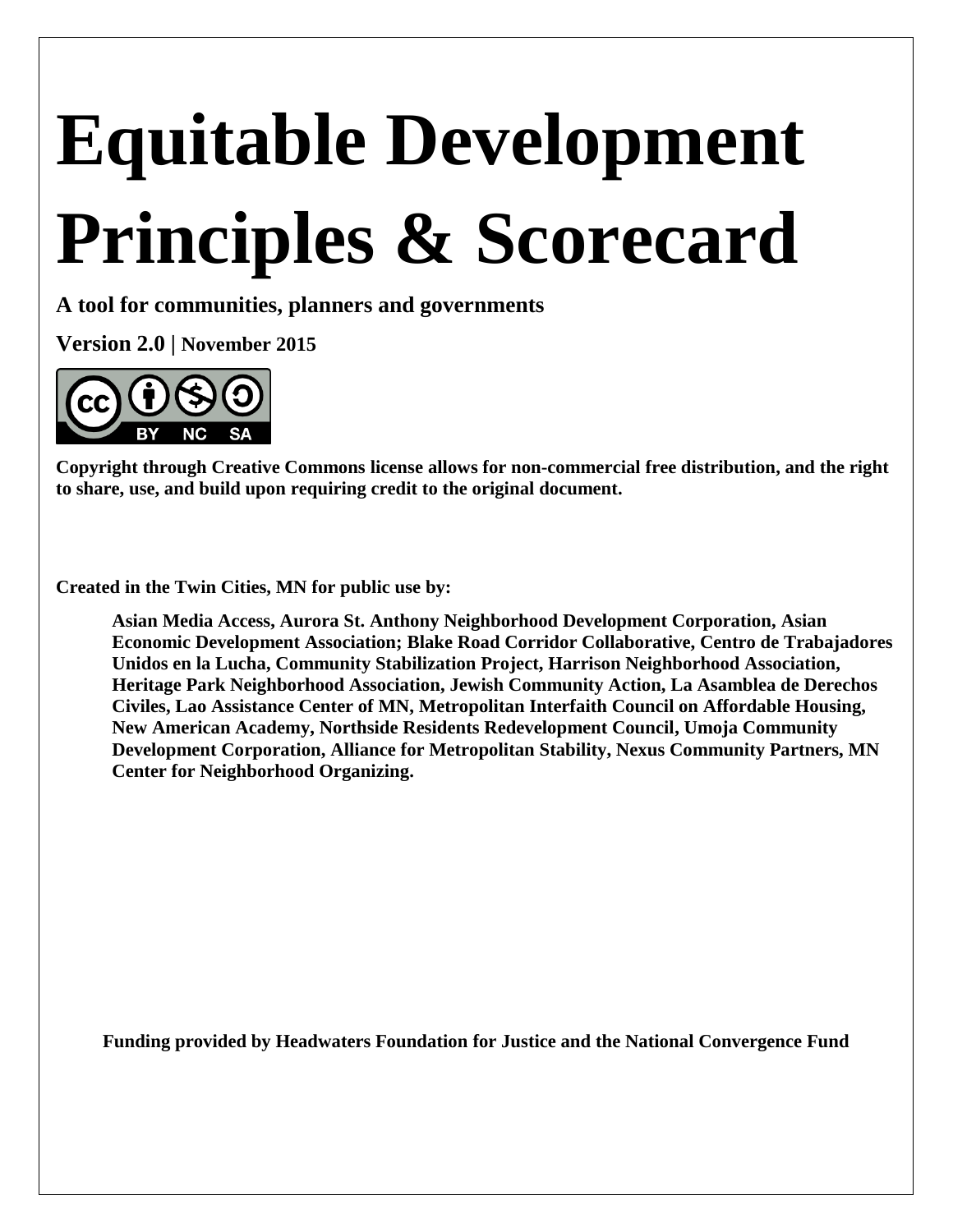# **TABLE OF CONTENTS**

Feel free to tear off the scorecard and copy for community, government and developer use.

We invite you to provide feedback on the process and to send us your questions at [http://bit.ly/EquityScorecard.](http://bit.ly/EquityScorecard) Or simply scan the QR code below:

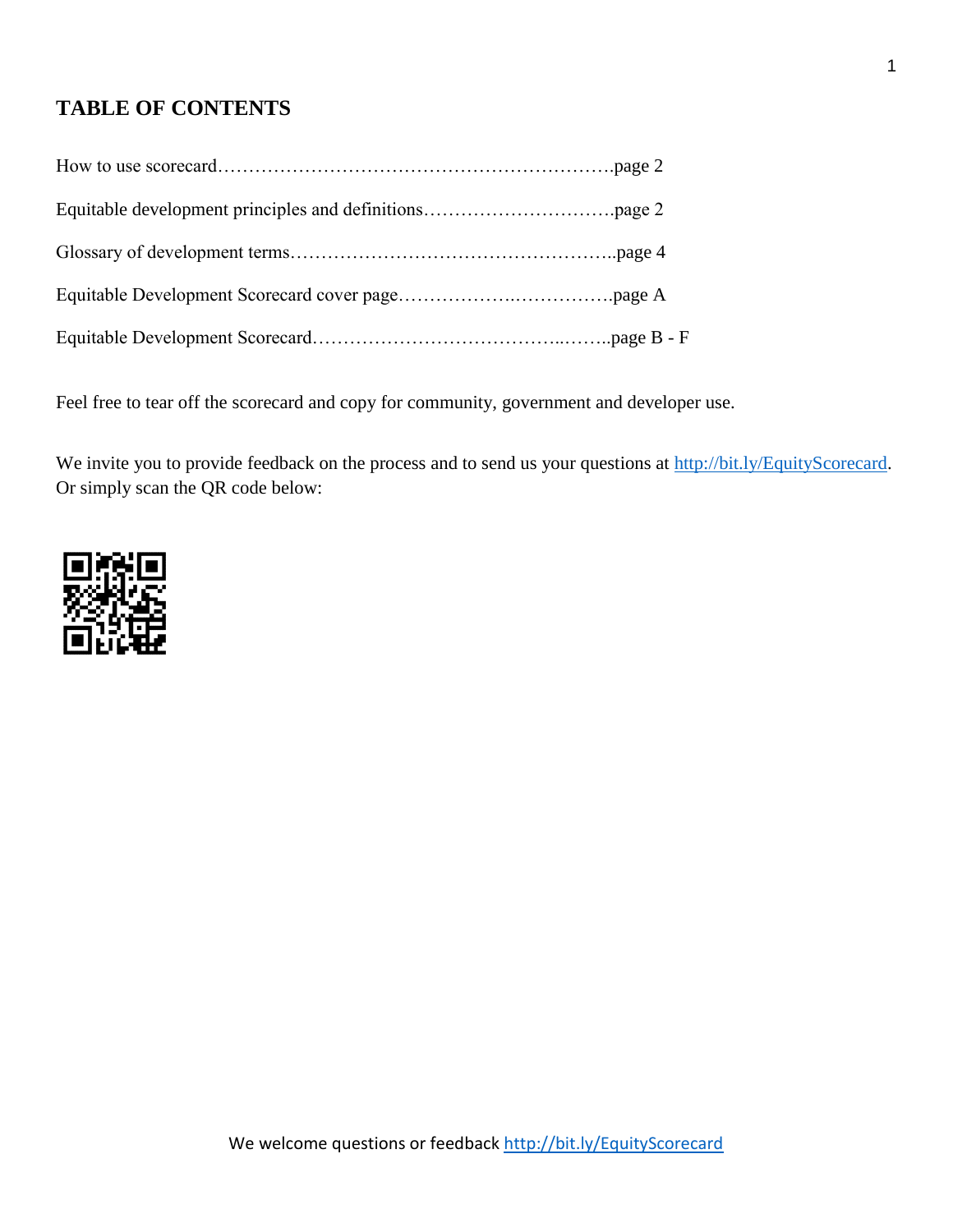# **How to use the Scorecard**

This Scorecard was created by Twin Cities, MN community leaders to ensure that the principles and practices of equitable development, environmental justice, and affordability are applied in all communities as they plan for economic development and wealth creation that benefits everyone.

### **Urban neighborhoods, cultural groups, suburban communities, and rural communities, could use this scorecard for:**

- Community based visioning/planning process with a focus on equity such as small area plan, development plan, or master plan.
- Scoring a proposed project.
- Scoring a development project currently in progress.
- Policy change recommendations.

## **Governments and planners could use this scorecard for:**

- planning with a focus on equity
- assessment of current and proposed projects
- policy change recommendations
- evaluating impact of policy on the needs of community
- engaging residents, businesses and developers in measurable economic growth

## **Step #1**: **Review Scorecard**.

| Step $#2$ :    | Delete and/or add components specific to your community. Not all                             |
|----------------|----------------------------------------------------------------------------------------------|
|                | Scoring bullet points may apply to your community and the projects you score. Each community |
|                | should tailor the scorecard to be relevant to their specific purpose(s) and area.            |
| Step #3:       | Add up what would be the total highest possible score for your tailored scorecard.           |
| Step #4:       | <b>Decide your acceptable range</b> for high, medium, and low overall score.                 |
| <u>Step #5</u> | <b>Enter into dialogue</b> and negotiations with your city and developers.                   |

**Equitable Development Scorecard Principles:** Public subsidies provided to developers and corporations should result in concrete and measurable community benefits for local residents as defined by their community.

- 1. **Equitable Community engagement practices** require evidence that local community members most affected especially low-wealth people, people of color, neighborhood groups, community organizations, people living with disabilities, and new immigrants are involved in the development project.
- **2. Equitable Land Use practices** require evidence that **t**he overall vision, plan, and implementation includes local community's assets, aspirations, potential, and preferences with the intention of retaining current residents and developing projects that promote people's health, well-being and prosperity.
- **3. Equitable Economic Development practices** that policies and programs work to prioritize community based financial intelligence, sustainable wealth creation, and high quality job opportunities that prevent unwanted displacement of residents and small businesses from low-income communities and communities of color.
- 4. **Equitable Housing practices** require evidence that families at all income levels have access to housing that costs no more than 30% of their household income.
- **5. Equitable Transportation** practices require evidence that transit is integrated into walkable, livable, and affordable land use practices to enhance healthy living within low-income communities and communities of color.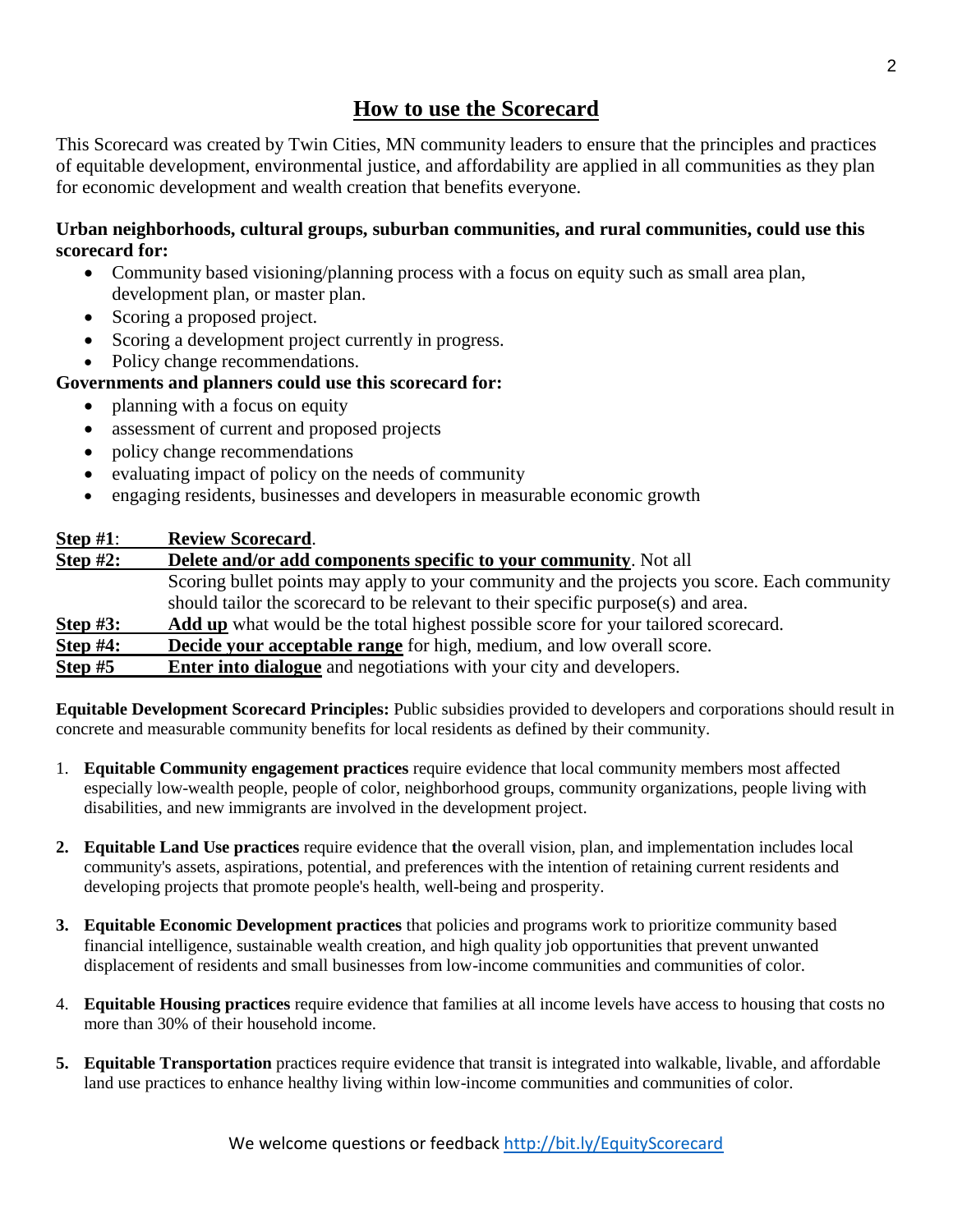#### **Government Agencies' Principles and Definitions:**

#### **Equitable Development - Metropolitan Council, Twin Cities MN**.

#### Definition of Equitable Development:

Equitable development creates healthy vibrant communities of opportunity where low-income people, people of color, new immigrants and people with disabilities participate in and benefit from systems, decisions, and activities that shape their neighborhoods.

#### Principle of Equitable Development:

The principle is to ensure that everyone regardless of race, economic status, ability or the neighborhood in which they live has access to essential ingredients for environmental, economic, social, and cultural well-being including: living wage jobs, entrepreneurial opportunities, viable housing choices, public transportation, good schools, strong social networks, safe and walkable streets, services parks, and access to healthy food.

**Environmental Justice - US Environmental Protection Agency**: Environmental justice is the fair treatment and meaningful involvement of all people regardless of race, color, national origin, or income with respect to the development, implementation, and enforcement of environmental laws, regulations, and policies.

#### **Sustainable Communities Livability Principles – HUD-DOT-EPA**

- Provide more transportation choices.
	- o Develop safe, reliable, and economical transportation choices to decrease household transportation costs, reduce our nation's dependence on foreign oil, improve air quality, reduce greenhouse gas emissions, and promote public health.
- Promote equitable, affordable housing.
	- o Expand location- and energy-efficient housing choices for people of all ages, incomes, races, and ethnicities to increase mobility, and lower the combined cost of housing and transportation.
- Enhance economic competitiveness.
	- o Improve economic competitiveness through reliable and timely access to employment centers, educational opportunities, services, and other basic needs by workers, as well as expanded business access to markets.
- Support existing communities.
	- o Target federal funding toward existing communities—through strategies like transit-oriented, mixed-use development and land recycling—to increase community revitalization and the efficiency of public works investments and safeguard rural landscapes.
- Coordinate and leverage federal policies and investment.
	- o Align federal policies and funding to remove barriers to collaboration, leverage funding, and increase the accountability and effectiveness of all levels of government to plan for future growth, including making smart energy choices such as locally generated renewable energy.
- Value communities and neighborhoods.
	- o Enhance the unique characteristics of all communities by investing in healthy, safe, and walkable neighborhoods—rural, urban, or suburban.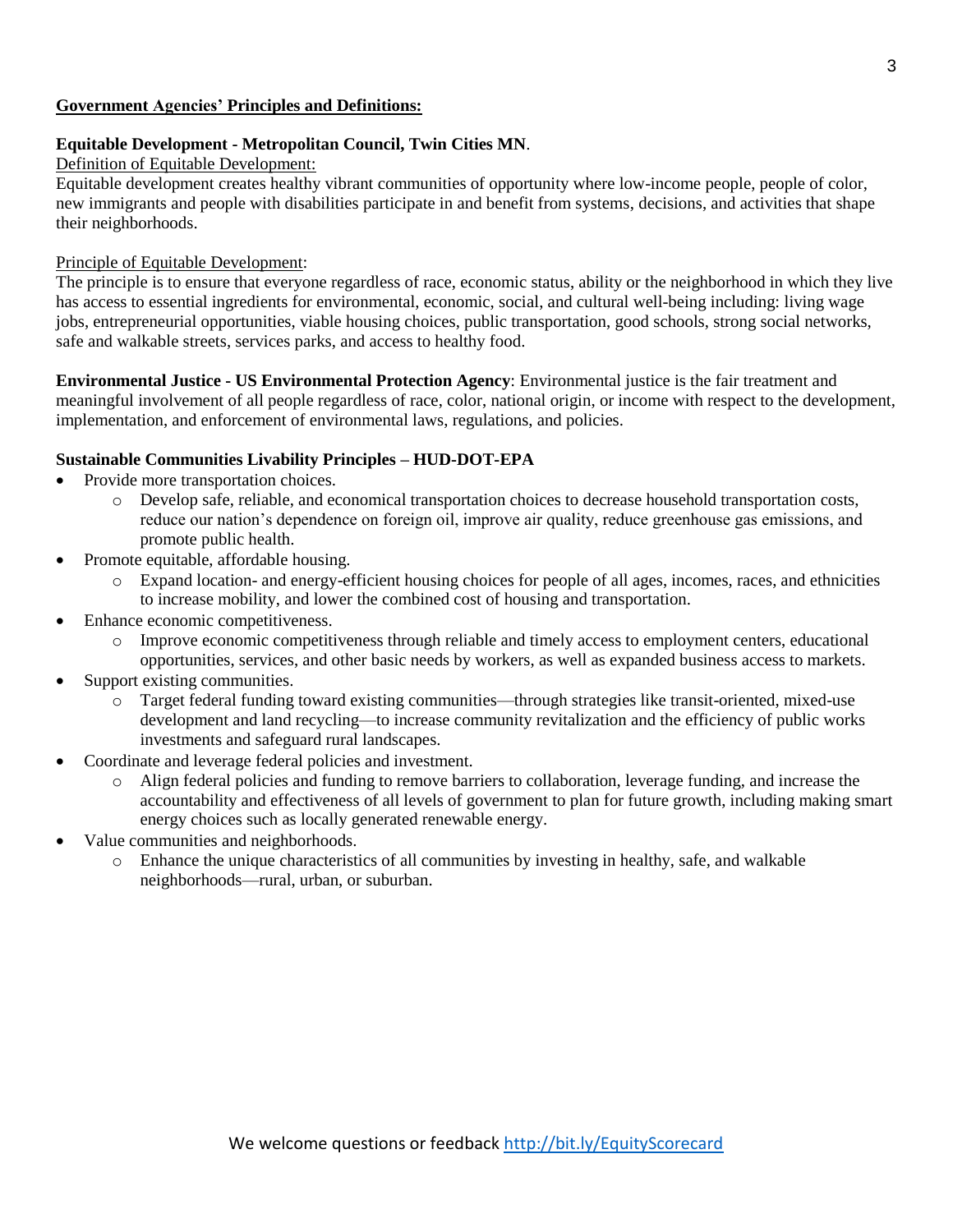# **GLOSSARY**

**Affordable Housing:** In general, housing for which the occupant(s) is/are paying no more than 30 percent of his or her income for gross housing costs, including utilities. (U. S. Dept. of Housing and Urban Development, 2015)

**AMI – Area Median Income:** The amount that divides the area's income distribution into two equal groups, half having income above that amount, and half having income below that amount. Income categories include: Extremely-low income  $= 30\%$  area median income; Very-low income  $= 50\%$  area median income; Low income  $= 60\%$  area median income; and Moderate income = 80% area median-income. \**More detailed information on page 7.*

**Complete Streets:** Transportation policy and design approach that requires streets to be planned, designed, operated, and maintained to enable safe, convenient, and comfortable travel and access for users of all ages and abilities regardless of their mode of transportation. (CONNECT, 2015)

**Community:** When federal, state or county governments use the word community they most often are referring to cities and municipalities. In this document when we use the term community we are referring to groups of families and individuals who are in relationship to each other either by culture or geography.

**Community Benefits Agreement** is a project-specific agreement between a developer and a broad community coalition that details the project's contributions to the community and ensures community support for the project. Addressing a range of community issues, properly structured CBAs are legally binding and directly enforceable by the signatories. (Partnership for Working Families, 2015)

**Community Land Trust:** Nonprofit corporations that develop and steward affordable housing, community gardens, civic buildings, commercial spaces, and other community assets on behalf of a community. (Project for Public Spaces, 2015)

**Comprehensive Plan** is a geographic specific plan that includes all aspects necessary to guide future growth such as: land use, transportation, natural resources, parks and green space, housing, and economic development. Comprehensive plans are created for metropolitan regions, counties, and cities. A comprehensive plan may also include smaller neighborhood and site specific plans such as: small area plan, master plan, and/or development plan.

**Environmental Justice:** The fair treatment and meaningful involvement of all people regardless of race, color, national origin, or income with respect to the development, implementation, and enforcement of environmental laws, regulations, and policies, including federal investments. (Environmental Protection Agency, 2015)

**Environmental standard:** State and federal laws that regulate pollution. See EP[A http://www2.epa.gov/laws-regulations](http://www2.epa.gov/laws-regulations) For Minnesota see <http://www.pca.state.mn.us/>

**Equity:** Just and fair inclusion where all can participate and prosper. (PolicyLink, 2015)

**Equitable development:** A process for creating healthy, vibrant communities of opportunity. Equitable outcomes result when strategies are put in place to ensure that low-income communities and communities of color participate in and benefit from investments that shape their neighborhoods and regions. (PolicyLink, 2015)

Livability is the sum of the factors that add up to a community's quality of life—including the built and natural environments; economic prosperity; social stability, equity, and capital; educational opportunity; and cultural, entertainment and recreation possibilities. (Partners for Livable Communities, 2015)

**Living wage** affords the earner and her or his family the most basic costs of living without need for government support or poverty programs. A living wage is a complete consideration of the cost of living. Wages vary according to location, as costs of living vary. (Living Wage Action Coalition, 2015)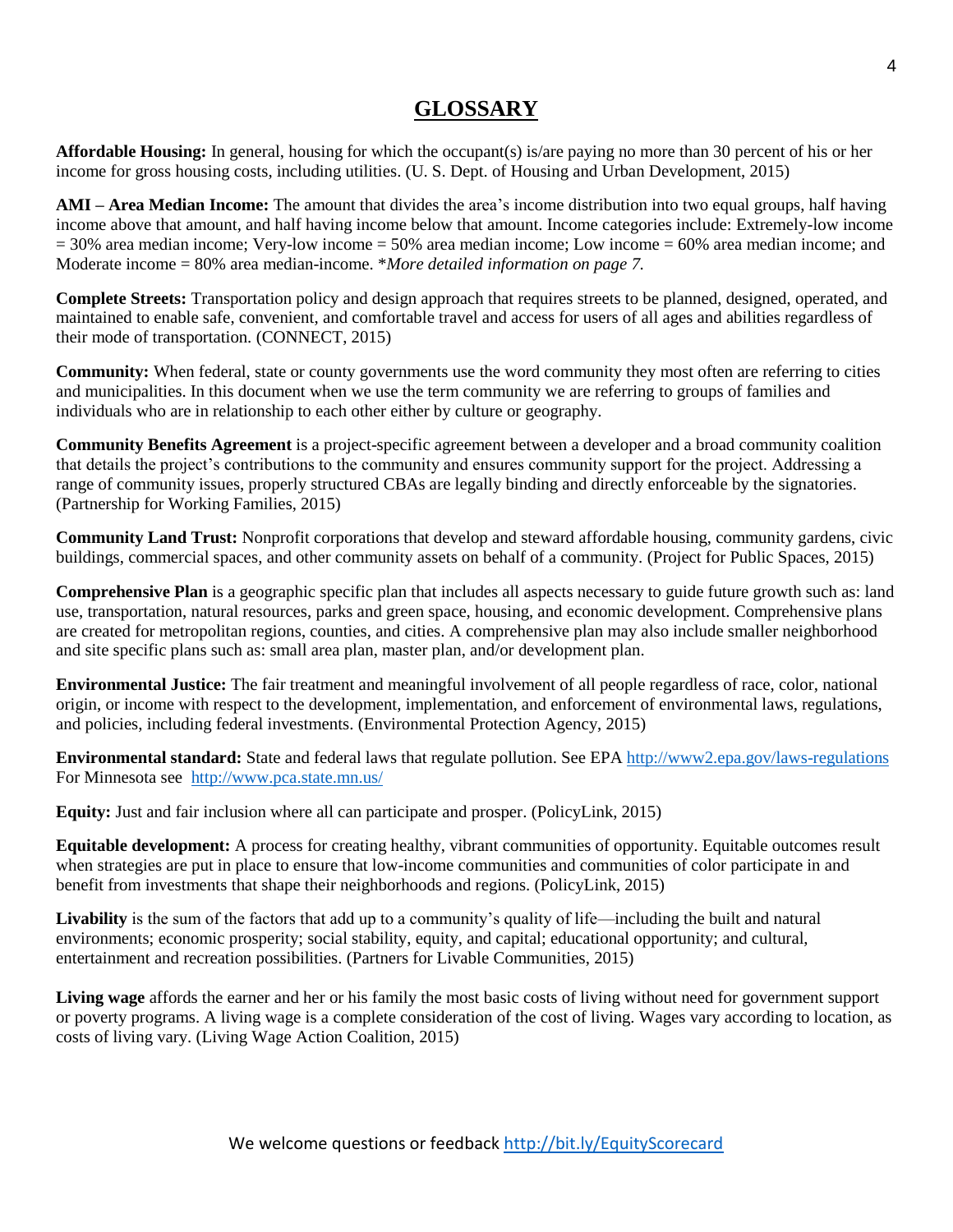**Mixed use development** is a development that combines two or more different types of land uses, such as residential, commercial, employment, and entertainment uses, in close proximity. In some communities, mixed use may be defined as different uses contained within the same physical structure. (San Joaquin Valley Councils of Governement, 2015)

**Placemaking** is a multi-faceted approach to the planning, design and management of public spaces. Placemaking builds on a local community's assets, inspiration, and potential, with the intention of creating public spaces that promote people's health, happiness, and well-being. (Project for Public Spaces, 2015)

**Section 3 – Housing and Urban Development** requires that recipients of certain HUD financial assistance, to the greatest extent possible, provide job training, employment, and contract opportunities for low- or very-low income residents in connection with projects and activities in their neighborhoods. ( U. S. Department of Housing and Urban Development, 2015)

**Social impact assessment** is a process of evaluating the likely impacts and the consequences (beneficial and adverse) to human populations of any public or private actions that alter the ways in which people live, work, play, relate to one another, organize to meet their needs and generally cope as members of society. The term also includes cultural impacts involving changes to the norms, values, and beliefs that guide and rationalize their understanding of themselves and their society. (Interorganizational Committee on Principles and Guidelines for Social Impact Assessment, 2003)

**Smart growth** helps communities grow in ways that expand economic opportunity while protecting human health and the environment**.** (Environmental Protection Agency, 2015)

**Streetscaping:** Public works programs to improve streetscape conditions that can include changes to the road cross section, traffic management, pedestrian conditions, landscaping, street furniture (utility poles, benches, garbage cans, etc.), building fronts, and materials specifications. (North Central Texas Council of Governments, 2015)

**Sustainable Communities:** Urban, suburban, and rural places that successfully integrate housing, land use, economic and workforce development, transportation, and infrastructure investments in a manner that empowers jurisdictions to consider the interdependent challenges of: 1) economic competitiveness and revitalization; 2) social equity, inclusion, and access to opportunity; 3) energy use and climate change; and 4) public health and environmental impact. (U. S. Dept. of Housing and Urban Development, 2015)

**Tax abatement**: Reduction of, or exemption from taxes granted by a government for a specified period, usually to encourage certain activities such as investment in capital improvements and development projects. A tax incentive is a form of tax abatement. (City of Cocoa, Florida, 2015)

**Tax Increment Financing:** Tax increment financing (TIF) is a method of financing the public costs associated with a private development project. Essentially, the property tax increases resulting from development are targeted to repay the public infrastructure investment required by a project. (State of Nebraska, 2015). TIF funds can be dedicated for the development of affordable housing.

**Transit Oriented Development (TOD):** Development of commercial space, housing, and job opportunities close to public transportation, thereby reducing dependence on automobiles. TODs are typically designed to include a mix of land uses within a quarter-mile walking distance of transit stops or core commercial areas. (U. S. Dept. of Housing and Urban Development, 2015)

**Transit:** Public transportation in the form of buses, bus rapid transit, streetcars, light rail trains, and commuter rail**.**

**Universal Design** is the design of products and environments to be usable by all people, to the greatest extent possible, without the need for adaptation or specialized design. (Mace, 2015)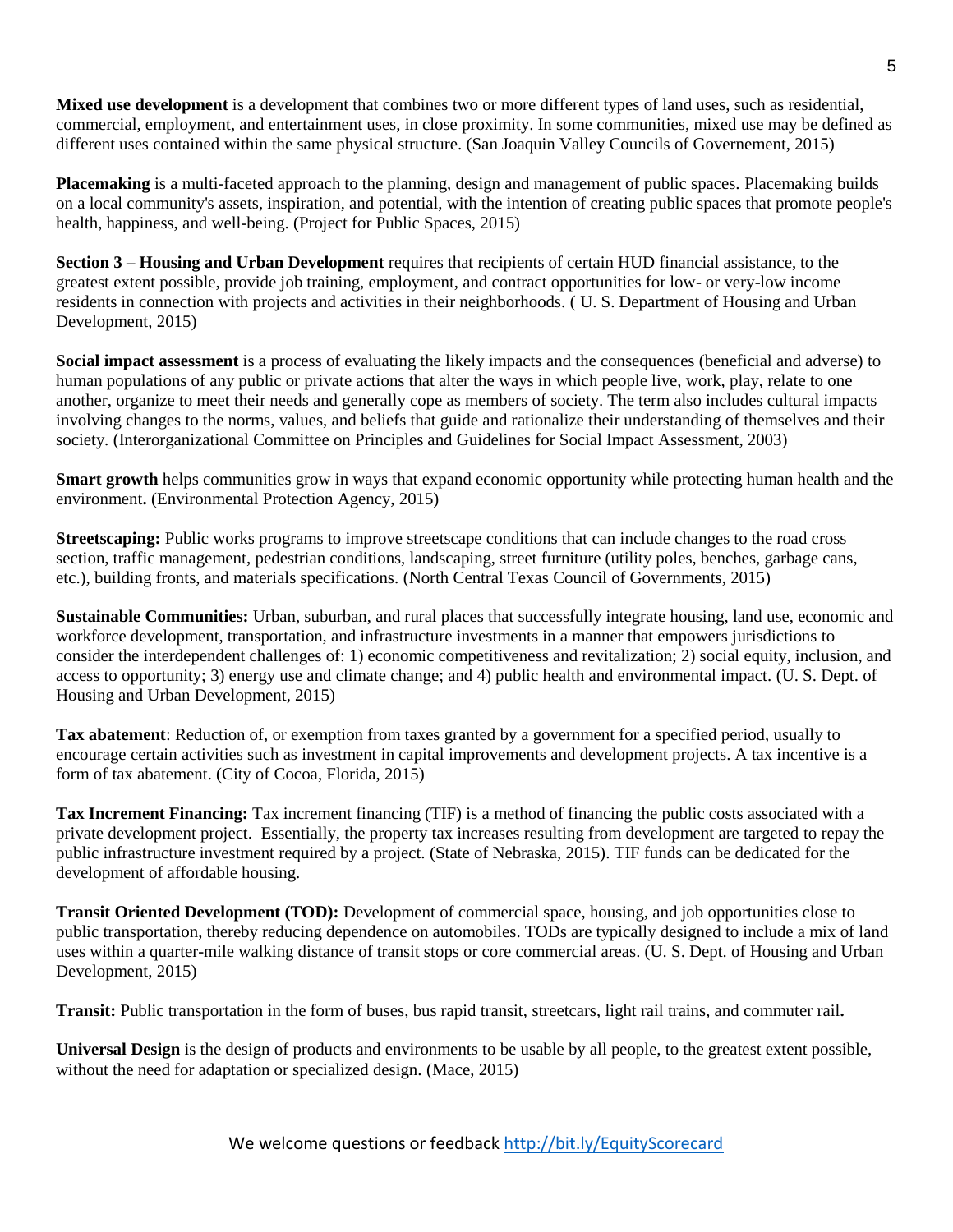**Walkability:** A walkable community is one where it is easy and safe to walk to goods and services (i.e., grocery stores, post offices, health clinics, etc.). Walkable communities encourage pedestrian activity, expand transportation options, and have safe and inviting streets that serve people with different ranges of mobility. (Laura Sandt, 2015)

**Zoning:** The classification of land by types of uses permitted and prohibited in a given district, and by densities and intensities permitted and prohibited, including regulations regarding building location on lots. (Partnership for Working Families, 2015)

#### **Glossary References**:

U. S. Department of Housing and Urban Development. (2015). *Section 3 - Economic Opportunities*. Retrieved from http://portal.hud.gov/hudportal/HUD?src=/program\_offices/fair\_housing\_equal\_opp/section3/section3 City of Cocoa, Florida. (2015). *Ad Valorem Tax Abatement Program*. Retrieved from http://www.cocoafl.org/index.aspx?NID=168 CONNECT. (2015). *Complete Streets*. Retrieved from http://www.connect.cpex.org/complete-streets/ Environmental Protection Agency. (2015). *Smart Growth*. Retrieved from http://www2.epa.gov/smart-growth Interorganizational Committee on Principles and Guidelines for Social Impact Assessment. (2003). *Principles and guidelines for social impact assessment in the USA.* Surrey, UK: Impact Assessment and Project Appraisal, volume 21. Laura Sandt, L. T. (2015). *A Resident's Guide for Creating Safer Communities for Walking and Biking.* FHWA. Living Wage Action Coalition. (2015, September). *Campus Living Wage REsources: What is a Living Wage?* Retrieved from http://www.livingwageaction.org/resources\_lw.htm Mace, R. (2015, September). *Principles of Universal Design*. Retrieved from The Center for Universal Design: https://en.wikipedia.org/wiki/Universal\_design North Central Texas Council of Governments. (2015). *Streetscapes*. Retrieved from http://www.nctcog.org/TRANS/sustdev/bikeped/streetscape/index.asp Partners for Livable Communities. (2015, September). *What is Livability?* Retrieved from http://livable.org/about-us/what-is-livability

Partnership for Working Families. (2015, September). *Policies & tools: Community Benefits Agreements and Policies*. Retrieved from

http://www.forworkingfamilies.org/resources/policy-tools-community-benefits-agreements-and-policies Partnership for Working Families. (2015). *Policy & Tools: Affordable Housing Dictionary*. Retrieved from http://www.forworkingfamilies.org/page/policy-toolsaffordable-housing-dictionary

PolicyLink. (2015). *Equity Tools*. Retrieved from http://www.policylink.org/equity-tools/equitable-development-toolkit/about-toolkit

PolicyLink. (2015). *Mission Statement*. Retrieved from http://www.policylink.org/about/mission-statement

Project for Public Spaces. (2015). *What is Placemaking?* Retrieved from http://www.pps.org/reference/what\_is\_placemaking/

San Joaquin Valley Councils of Governement. (2015). *SJV Blueprint Implementation Toolkit*. Retrieved from http://sjvblueprinttoolkit.weebly.com/principle-6---mixland-uses.html

State of Nebraska. (2015, September). *Tax Increment Financing*. Retrieved from Official Nedbraska Government Website: http://www.neded.org/tax-incrementfinancing

U. S. Dept. of Housing and Urban Development. (2015, July). *Glossary of HUD Terms*. Retrieved from http://www.huduser.org/portal/glossary/glossary\_t.html

U.S. Dept. of Housing and Urban Development. (2015, September). *Affordable Housing*. Retrieved from HUD.GOV:

http://portal.hud.gov/hudportal/HUD?src=/program\_offices/comm\_planning/affordablehousing/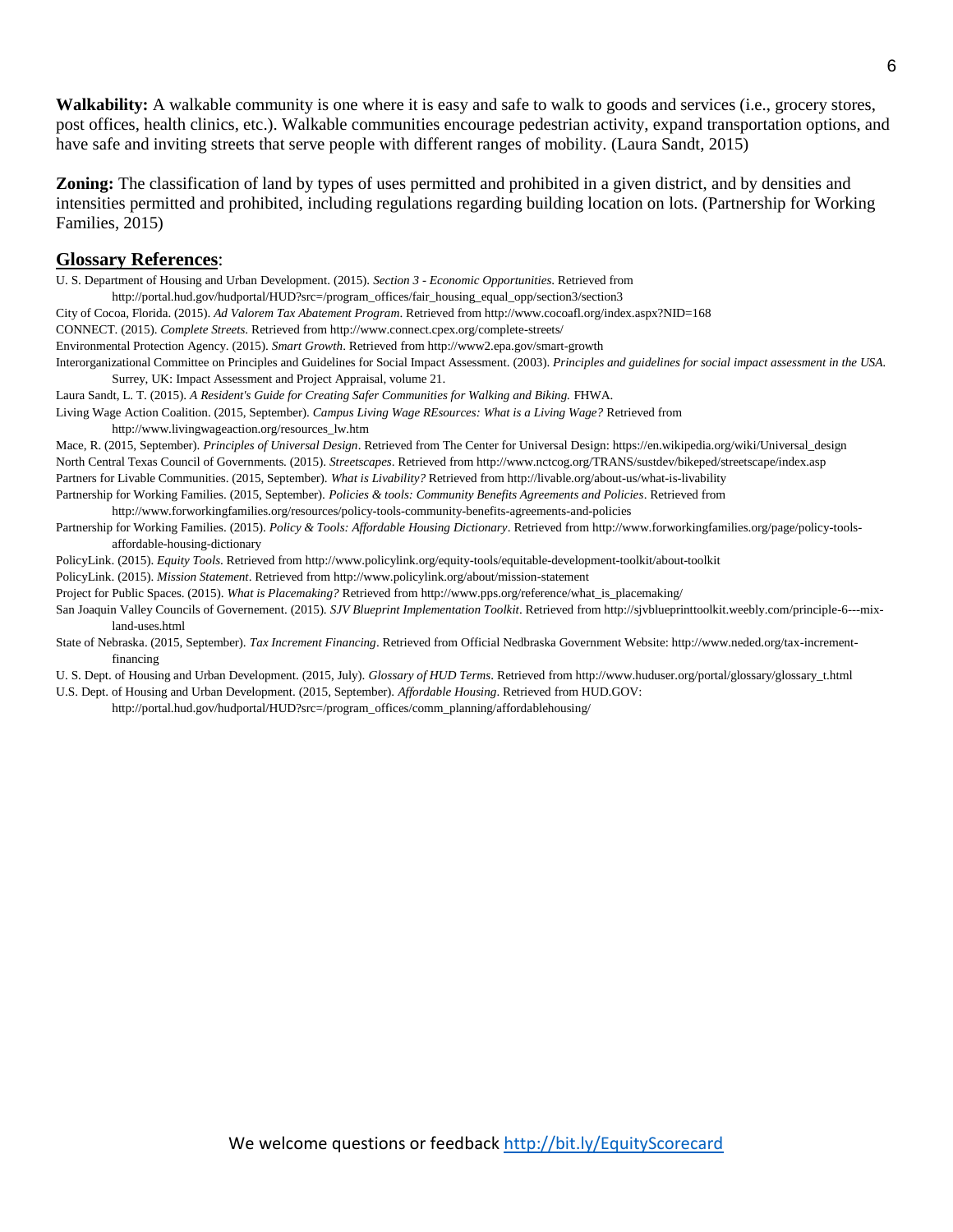# **Affordable Housing: What is Area Median Income?**

Area Median Income (AMI) is used by HUD (Housing and Urban Development) at the federal level to assess income of families and what cost of housing is affordable to them. Area Median Income means that 50 percent of families in the area are above this income level and 50 percent are below.

"*Families who pay more than 30 percent of their income for housing are considered cost burdened and may have difficulty affording necessities such as food, clothing, transportation, and medical care. An estimated 12 million renter and homeowner households now pay more than 50 percent of their annual incomes for housing. A family with one full-time worker earning the minimum wage cannot afford the local fair-market rent for a two-bedroom apartment anywhere in the United States*." (U.S. Dept. of Housing and Urban Development, 2015)

HUD categorizes how housing is affordable by these income levels:

- Extremely low income 30% area median income
- Very low income 50% area median income
- Low income 60% area median income
- Moderate income 80% area median income

| <b>Categories</b>                 | <b>Twin Cities 13 county region</b>   | <b>Minneapolis</b> | <b>St. Paul</b> |
|-----------------------------------|---------------------------------------|--------------------|-----------------|
| Area (family) Median Income (AMI) | \$86,000                              | \$64,700           | \$65,600        |
| Extremely Low income (30% AMI)    | \$26,000                              | \$19,400           | \$19,700        |
| Very Low income (50% AMI)         | \$43,000                              | \$32,400           | \$32,800        |
| Low income (60% AMI)              | \$51,600                              | \$38,800           | \$39,400        |
| Moderate income (80% AMI)         | $$65,800*$ (*cannot exceed US median) | \$51,800           | \$52,500        |

American Community Survey 1-year data for 2012, adjusted per HUD method used at[: http://www.huduser.org/portal/datasets/il/il2015/2015MedCalc.odn](http://www.huduser.org/portal/datasets/il/il2015/2015MedCalc.odn)

#### **How does this impact what is called "affordable"?**

Using the Twin Cities 13 county Area Median Income to determine what is affordable is a problem in the Twin Cities because of the great disparity between incomes in the suburbs versus incomes in the cities and other places of low wealth people in the region. It is clear that using our region's AMI as it has been used does not result in affordable housing for residents of Minneapolis and St. Paul or other low wealth areas.

Government agencies use HUD standards for affordability when securing federal funds to build and preserve affordable housing. This has not served our low wealth communities well. **There is no reason that cities and counties cannot use their own formula for affordability instead of using the Twin Cities 13 county regional AMI. It is our position that local cities and counties should use a method for assessing affordability that takes income disparities in their region into account.**

Affordability is also not just about the cost of housing—rental or owner occupied. It includes access to jobs, goods, entertainment, and recreation. It also includes access to medical and government services. To be affordable, these services either need to be within walking/biking distance or easily accessible by public transportation. Housing plus transportation costs should be 50% or less of the household monthly income.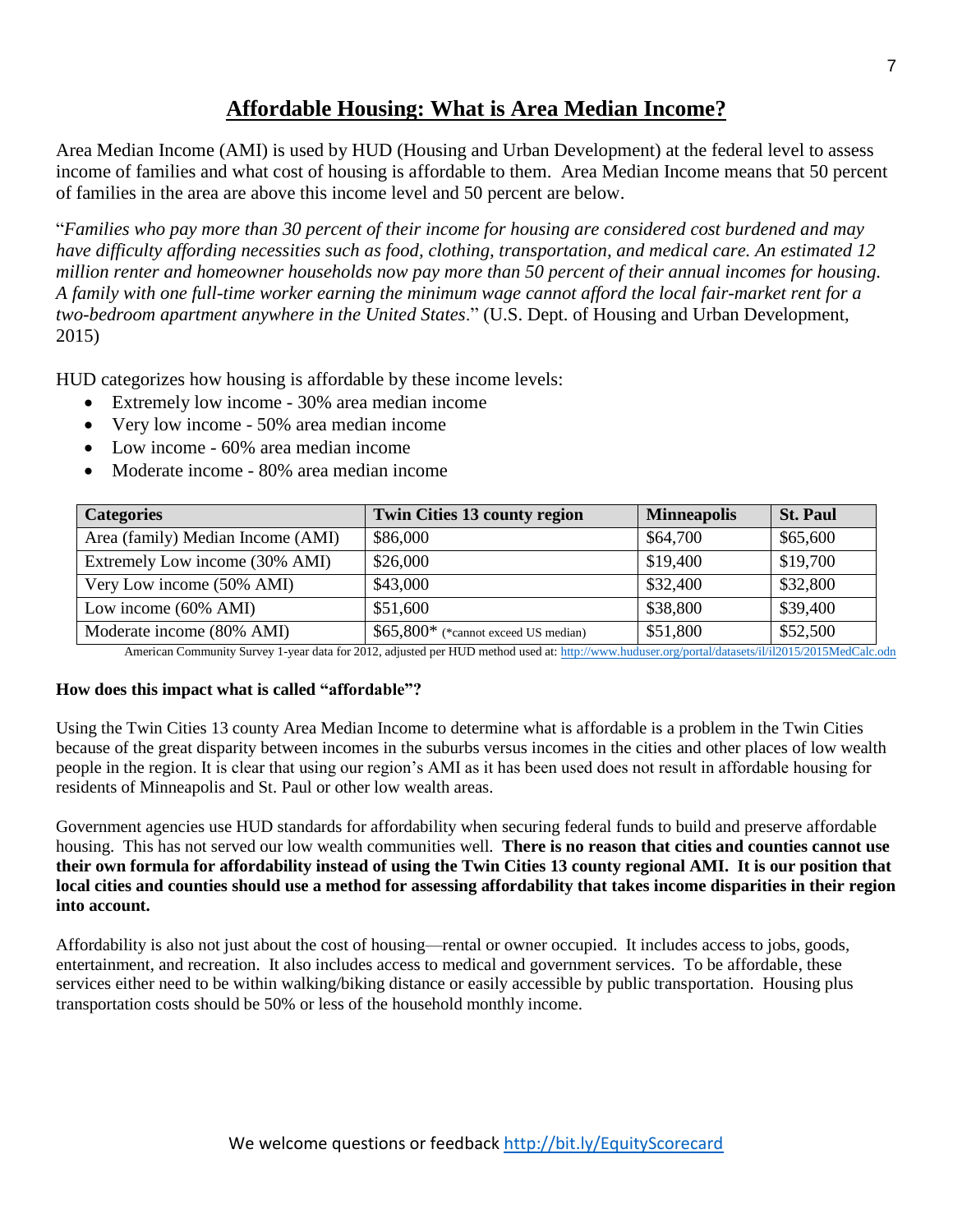## **EQUITABLE DEVELOPMENT SCORECARD**

**Assessment cover page**

| Project/Plan name:  |                                                                                           |                                  |  |
|---------------------|-------------------------------------------------------------------------------------------|----------------------------------|--|
|                     | Is the project part of a bigger land use plan?                                            | If yes please attach plan        |  |
| <b>Location:</b>    |                                                                                           |                                  |  |
|                     | <b>Public Investment(s):</b>                                                              |                                  |  |
| □                   | Public subsidy funding amount and source                                                  |                                  |  |
| П                   | Tax abatement amount and source                                                           |                                  |  |
| □                   | <b>Public land sale and amount</b>                                                        |                                  |  |
| □                   | <b>Zoning changes/variances</b>                                                           |                                  |  |
| П                   | Infrastructure improvements (sewer/water, street, sidewalk, etc)                          |                                  |  |
| □                   | Other:                                                                                    |                                  |  |
| Developer:          |                                                                                           |                                  |  |
|                     | Developer contact info:                                                                   |                                  |  |
|                     | <b>Public agency</b>                                                                      |                                  |  |
|                     | Public agency contact info:                                                               |                                  |  |
|                     | <b>Other Stakeholders:</b>                                                                |                                  |  |
| <b>Description:</b> |                                                                                           |                                  |  |
|                     |                                                                                           |                                  |  |
|                     |                                                                                           |                                  |  |
|                     | Community Profile (demographics - please attach additional information to the Scorecard): |                                  |  |
|                     |                                                                                           |                                  |  |
|                     | Equitable Development Total Score: _                                                      |                                  |  |
|                     |                                                                                           |                                  |  |
|                     | <b>Equitable Community Engagement Score:</b>                                              | <b>Important note:</b>           |  |
|                     | <b>Equitable Land Use Score:</b>                                                          | Not all of the following scoring |  |

**Not all of the following scoring bullet points may apply to your work - feel free to tailor the Scorecard to be relevant your effort.**

We welcome questions or feedback<http://bit.ly/EquityScorecard>

**Equitable Economic Development Score: \_\_\_\_\_\_\_\_\_\_**

**Equitable Housing Score: \_\_\_\_\_\_\_\_\_\_**

**Equitable Transportation Score: \_\_\_\_\_\_\_\_\_\_**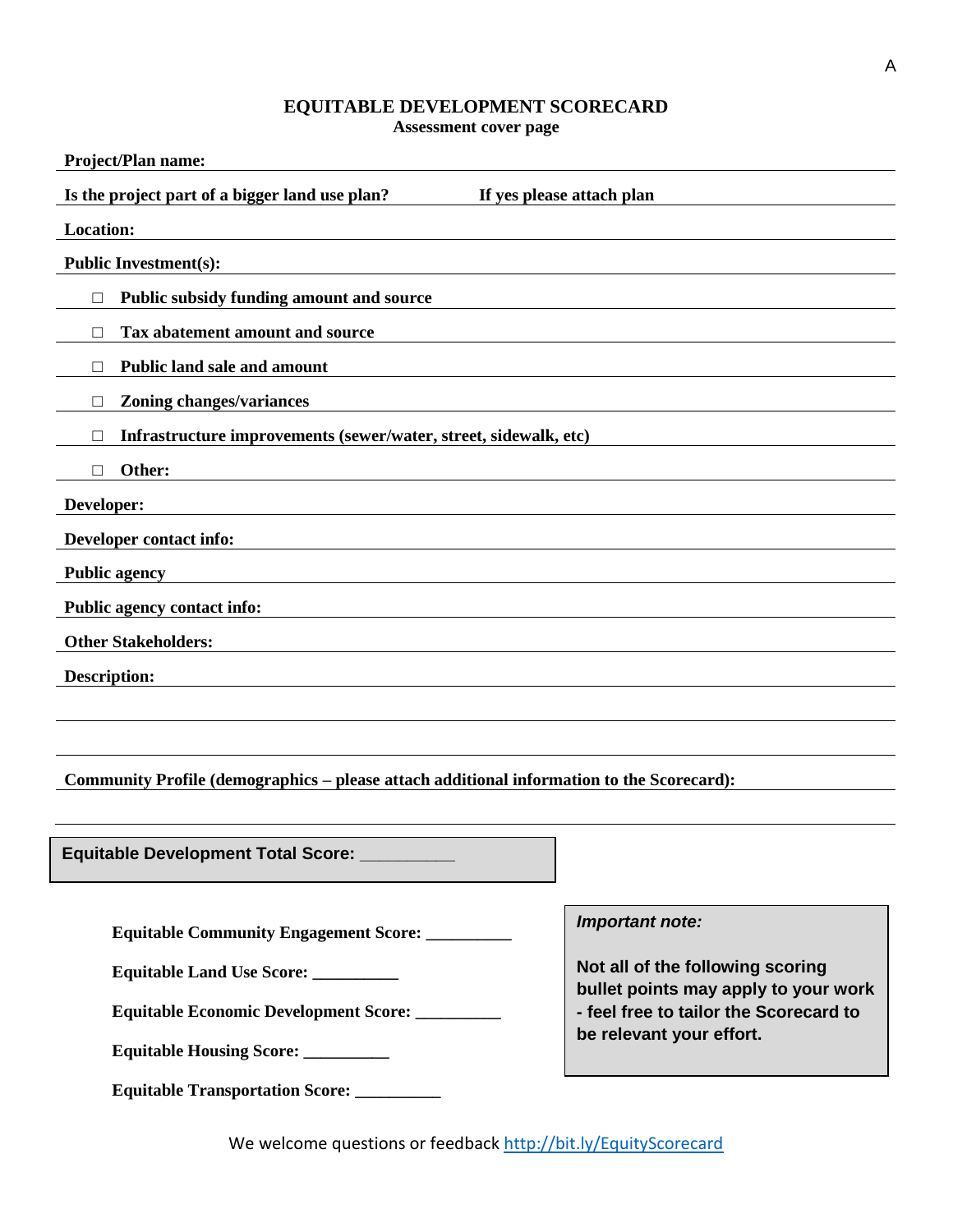1. **Equitable Community engagement practices** require evidence that local community members most affected, especially low-wealth people, people of color, neighborhood groups, community organizations, people living with disabilities, and new immigrants are involved in the development project.

| <b>SCORE</b> | <b>MEASURE:</b>             | Score each bullet point on a scale of $1 - 5$<br>1 being low and 5 being high                                                                                      | <b>Responsible sector:</b><br>Developer/community/government |
|--------------|-----------------------------|--------------------------------------------------------------------------------------------------------------------------------------------------------------------|--------------------------------------------------------------|
|              | a)                          | Project was community initiated.                                                                                                                                   |                                                              |
|              |                             |                                                                                                                                                                    |                                                              |
|              |                             |                                                                                                                                                                    |                                                              |
|              |                             | b) Planning requires community engagement to establish priorities and<br>criteria for land use and economic development to guide future<br>development and growth. |                                                              |
|              |                             |                                                                                                                                                                    |                                                              |
|              | $\mathbf{c})$               | Community engagement involves local community members within the<br>first 6 months of the planning process.                                                        |                                                              |
|              |                             |                                                                                                                                                                    |                                                              |
|              | $\rm d$<br>force/committee. | Community has authority in the decision making process such as<br>community representation on project advisory team/task                                           |                                                              |
|              |                             |                                                                                                                                                                    |                                                              |
|              | e)                          | The plan and project includes the community's goals, priorities, and<br>criteria for growth and reinvestment.                                                      |                                                              |
|              |                             |                                                                                                                                                                    |                                                              |
|              |                             |                                                                                                                                                                    |                                                              |
|              | f)                          | Significant changes to the scope of the plan and/or project triggers more<br>community engagement.                                                                 |                                                              |
|              |                             |                                                                                                                                                                    |                                                              |
|              |                             |                                                                                                                                                                    |                                                              |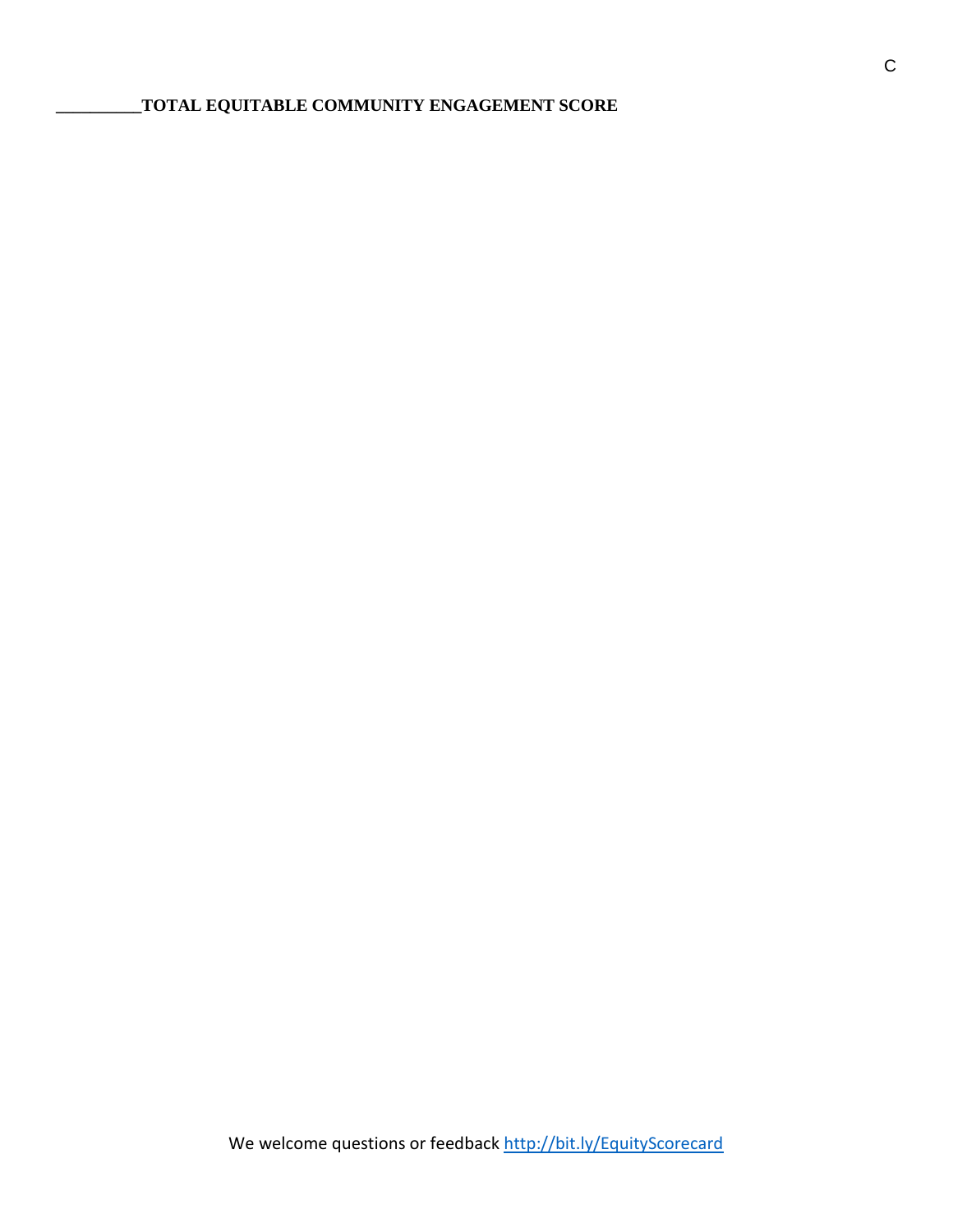**2. Equitable Land Use practices** require evidence that **t**he overall vision, plan, and implementation includes local community's assets, aspirations, potential, and preferences with the intention of retaining current residents and developing projects that promote people's health, well-being and prosperity.

| <b>SCORE</b> | Score each bullet point on a scale of $1 - 5$<br><b>MEASURE:</b>                                                                                                                                                  | <b>Responsible sector:</b><br>Developer/community/government |
|--------------|-------------------------------------------------------------------------------------------------------------------------------------------------------------------------------------------------------------------|--------------------------------------------------------------|
|              | 1 being low and 5 being high                                                                                                                                                                                      |                                                              |
|              | Beneficial and harmful impacts on environmental health, economic<br>a)<br>prosperity, and social vitality are assessed.                                                                                           |                                                              |
|              |                                                                                                                                                                                                                   |                                                              |
|              |                                                                                                                                                                                                                   |                                                              |
|              |                                                                                                                                                                                                                   |                                                              |
|              | The development site meets environmental standards on clean air, water,<br>b)<br>and soil without increasing soil toxicity, air and water pollution.                                                              |                                                              |
|              |                                                                                                                                                                                                                   |                                                              |
|              |                                                                                                                                                                                                                   |                                                              |
|              | Environmental justice pollution clean-up efforts are designed to progress<br>c)<br>into a community-driven vision for development.                                                                                |                                                              |
|              |                                                                                                                                                                                                                   |                                                              |
|              |                                                                                                                                                                                                                   |                                                              |
|              | People focused land use minimizes car-oriented design with complete<br>d)                                                                                                                                         |                                                              |
|              | streets elements.                                                                                                                                                                                                 |                                                              |
|              |                                                                                                                                                                                                                   |                                                              |
|              |                                                                                                                                                                                                                   |                                                              |
|              | Development within existing communities maintains or increases density<br>e)<br>in developed areas to promote better access to emerging amenities such as<br>housing, jobs, business, education, and green space. |                                                              |
|              |                                                                                                                                                                                                                   |                                                              |
|              |                                                                                                                                                                                                                   |                                                              |
|              | Mixed use zoning supports economic opportunity which can include<br>f)<br>long-term or permanent affordable housing, small businesses, and<br>commercial development with reliable access to transit.             |                                                              |
|              |                                                                                                                                                                                                                   |                                                              |
|              |                                                                                                                                                                                                                   |                                                              |
|              | Land use within site or within adjacent neighborhood improves the                                                                                                                                                 |                                                              |
|              | $\mathbf{g}$<br>livability of local neighborhoods with streetscaping, public space, and<br>green space.                                                                                                           |                                                              |
|              |                                                                                                                                                                                                                   |                                                              |
|              |                                                                                                                                                                                                                   |                                                              |
|              |                                                                                                                                                                                                                   |                                                              |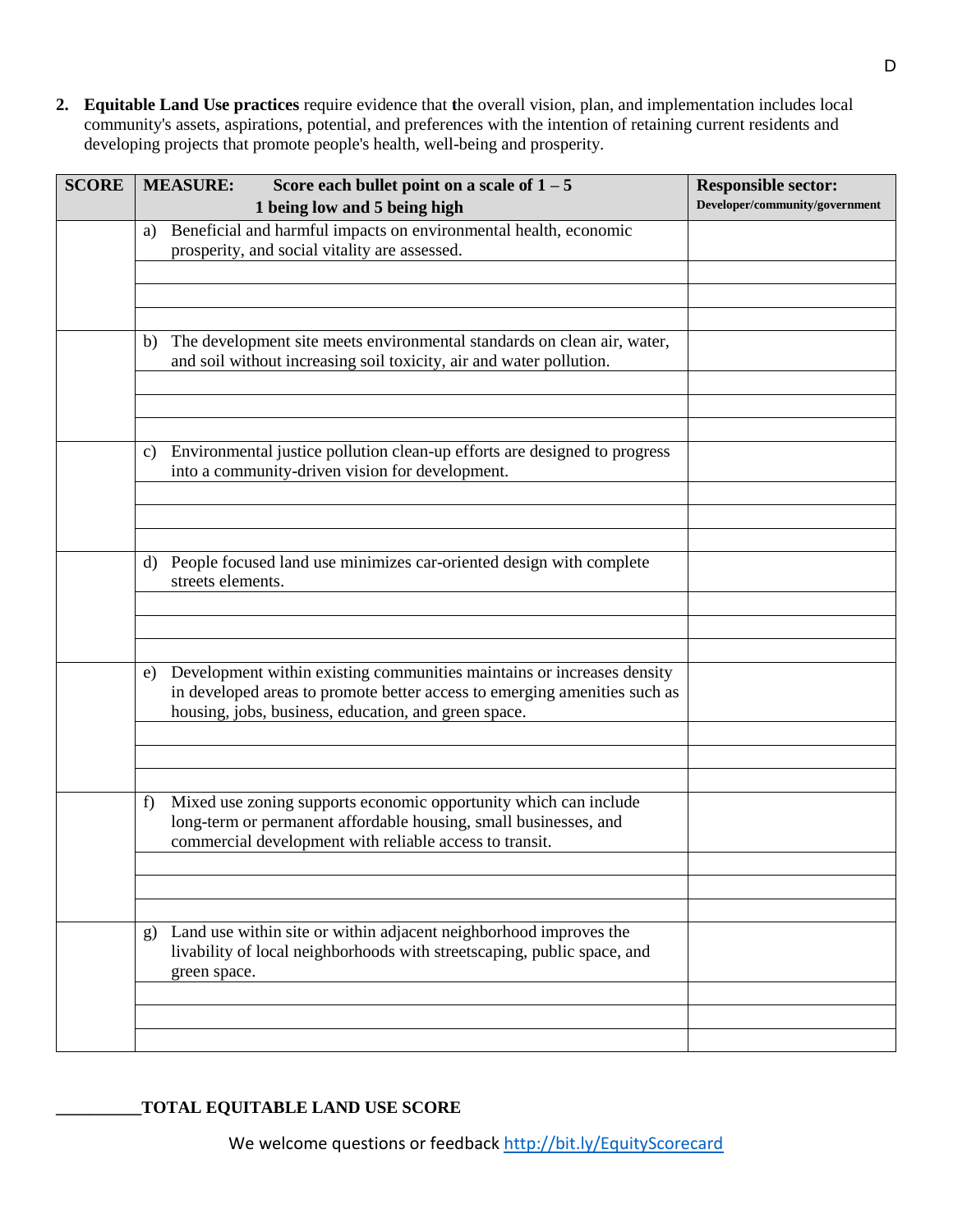**3. Equitable Economic Development practices require evidence** that policies and programs work to prioritize community based financial intelligence, sustainable wealth creation, and high quality job opportunities that prevent unwanted displacement of residents and small businesses from low-income communities and communities of color.

| <b>SCORE</b> | <b>MEASURE:</b>         | Score each bullet point on a scale of $1 - 5$<br>1 being low and 5 being high                                                                                                                                               | <b>Responsible sector:</b><br>Developer/community/government |
|--------------|-------------------------|-----------------------------------------------------------------------------------------------------------------------------------------------------------------------------------------------------------------------------|--------------------------------------------------------------|
|              | a)                      | New capital and investment opportunities are created to promote local<br>small business development, arts/cultural-based businesses, and<br>entrepreneurial opportunities.                                                  |                                                              |
|              |                         |                                                                                                                                                                                                                             |                                                              |
|              | b)                      | High quality, diversified, and employee-intensive businesses owned by<br>people of color are created to sustain a strong economic base and provide<br>job opportunities for the full employment of a diverse set of skills. |                                                              |
|              |                         |                                                                                                                                                                                                                             |                                                              |
|              | $\mathbf{c}$            | Lease agreements prioritize neighborhood business opportunities.                                                                                                                                                            |                                                              |
|              | d)                      | Project uses local workforce/education programs to connect residents to<br>project construction jobs and long term employment within the project.                                                                           |                                                              |
|              |                         |                                                                                                                                                                                                                             |                                                              |
|              | e)                      | Local community is given preference when hiring consultants, contractors,<br>and developers as a strategy to address disparities such as HUD Section 3<br>program requirement.                                              |                                                              |
|              |                         |                                                                                                                                                                                                                             |                                                              |
|              | f)                      | Public funding criteria rewards applicants who ensure that their workers<br>have living wages jobs with benefits and the right to organize for labor<br>agreements without fear of retaliation.                             |                                                              |
|              |                         |                                                                                                                                                                                                                             |                                                              |
|              | g)<br>Universal Design. | Design reflects distinct identities of local cultural heritage through the<br>presence, preservation, or addition of architectural assets within a                                                                          |                                                              |
|              |                         |                                                                                                                                                                                                                             |                                                              |
|              | h)                      | Design includes environmentally responsible and resource efficient<br>materials and processes throughout the project's life cycle.                                                                                          |                                                              |
|              |                         |                                                                                                                                                                                                                             |                                                              |

## **\_\_\_\_\_\_\_\_\_\_TOTAL EQUITABLE ECONOMIC DEVELOPMENT SCORE**

We welcome questions or feedback<http://bit.ly/EquityScorecard>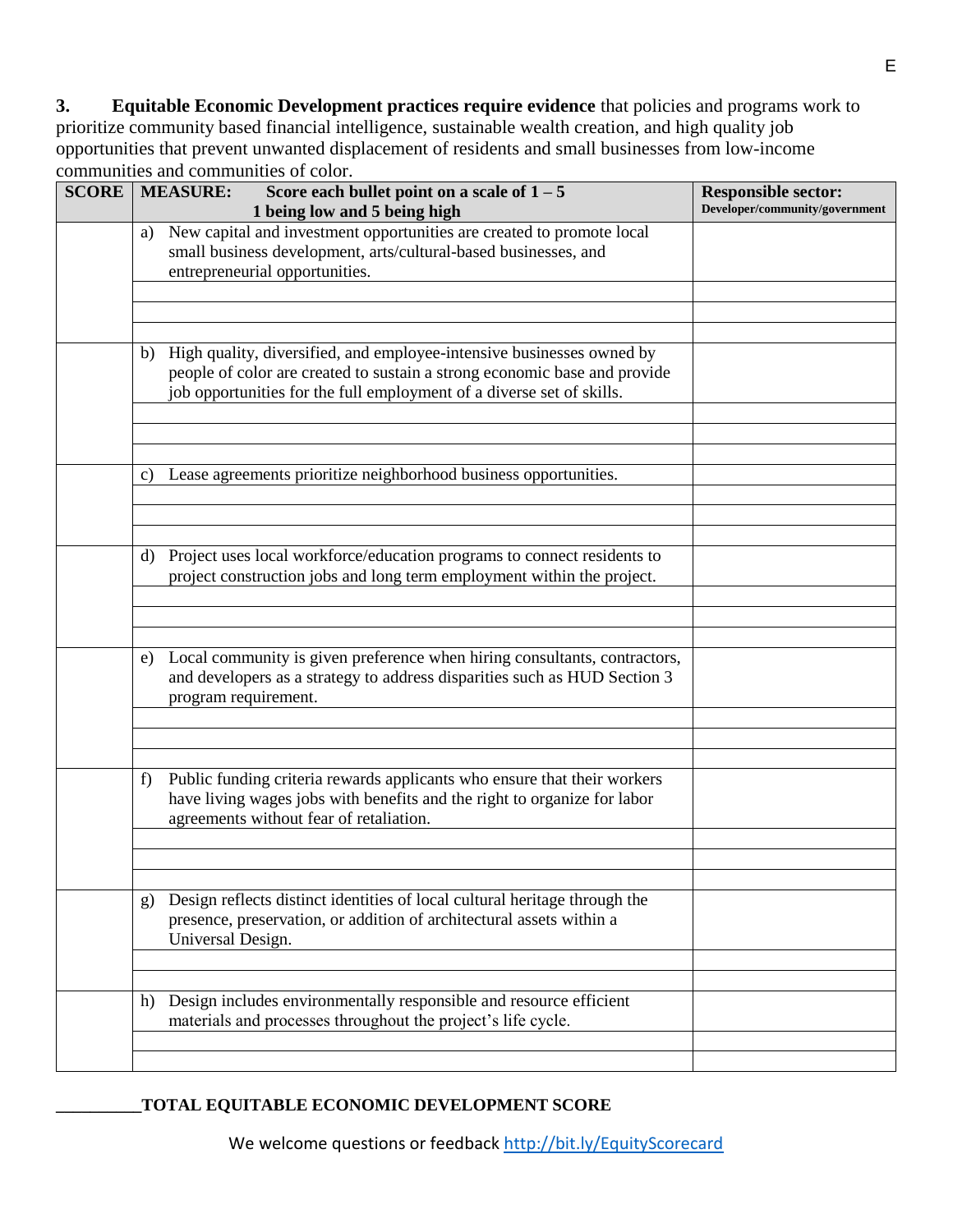**4. Equitable Housing practices** require evidence that families at all income levels have access to housing that costs no more than 30% of the household income.

| 110 11101 <b>0</b> 111<br><b>SCORE</b> | <b>MEASURE:</b>           | Score each bullet point on a scale of $1 - 5$<br>1 being low and 5 being high                                                                                                                                                                | <b>Responsible sector:</b><br>Developer/community/government |
|----------------------------------------|---------------------------|----------------------------------------------------------------------------------------------------------------------------------------------------------------------------------------------------------------------------------------------|--------------------------------------------------------------|
|                                        | a)                        | Housing projects ensure that minimally 1/3 of units are available for<br>extremely-low (30% AMI), very-low (50% AMI), low (60% AMI), and<br>moderate (80% AMI) income families that are long term or permanently<br>affordable. *See page 6. |                                                              |
|                                        |                           |                                                                                                                                                                                                                                              |                                                              |
|                                        | b)                        | All new housing is built with energy efficiency to reduce utility bills for<br>the residents and is free from environmental hazards.                                                                                                         |                                                              |
|                                        | C)                        | Affordable housing is located near amenities (health and social services,<br>transportation, education, and quality job opportunities) that promote<br>walkability, livability, and community.                                               |                                                              |
|                                        | e)                        | An affordability formula includes "housing + transportation" costs that<br>demonstrates residents paying less than 50% of household income for<br>housing and transportation and less than 60 minutes spent in transit.                      |                                                              |
|                                        | f                         | Zoning codes promote the integration of affordable housing within mixed<br>income neighborhoods.                                                                                                                                             |                                                              |
|                                        | $\mathbf{g}$<br>district. | Project includes a designated affordable housing Tax Increment Financing                                                                                                                                                                     |                                                              |
|                                        |                           | h) Displacement prevention strategies are in place such as: current residents'<br>first right of refusal on new housing; and assurances that increased<br>property values benefits current residents.                                        |                                                              |
|                                        | $\mathbf{i}$              | The percentage of housing that accommodates large families with 3 to 4<br>bedroom units reflects community's need.                                                                                                                           |                                                              |
|                                        | $\mathbf{j}$              | Housing accommodates physical/developmental disabilities by<br>incorporating Universal Design.                                                                                                                                               |                                                              |
|                                        |                           |                                                                                                                                                                                                                                              |                                                              |

## **\_\_\_\_\_\_\_\_\_\_TOTAL EQUITABLE HOUSING SCORE**

We welcome questions or feedback<http://bit.ly/EquityScorecard>